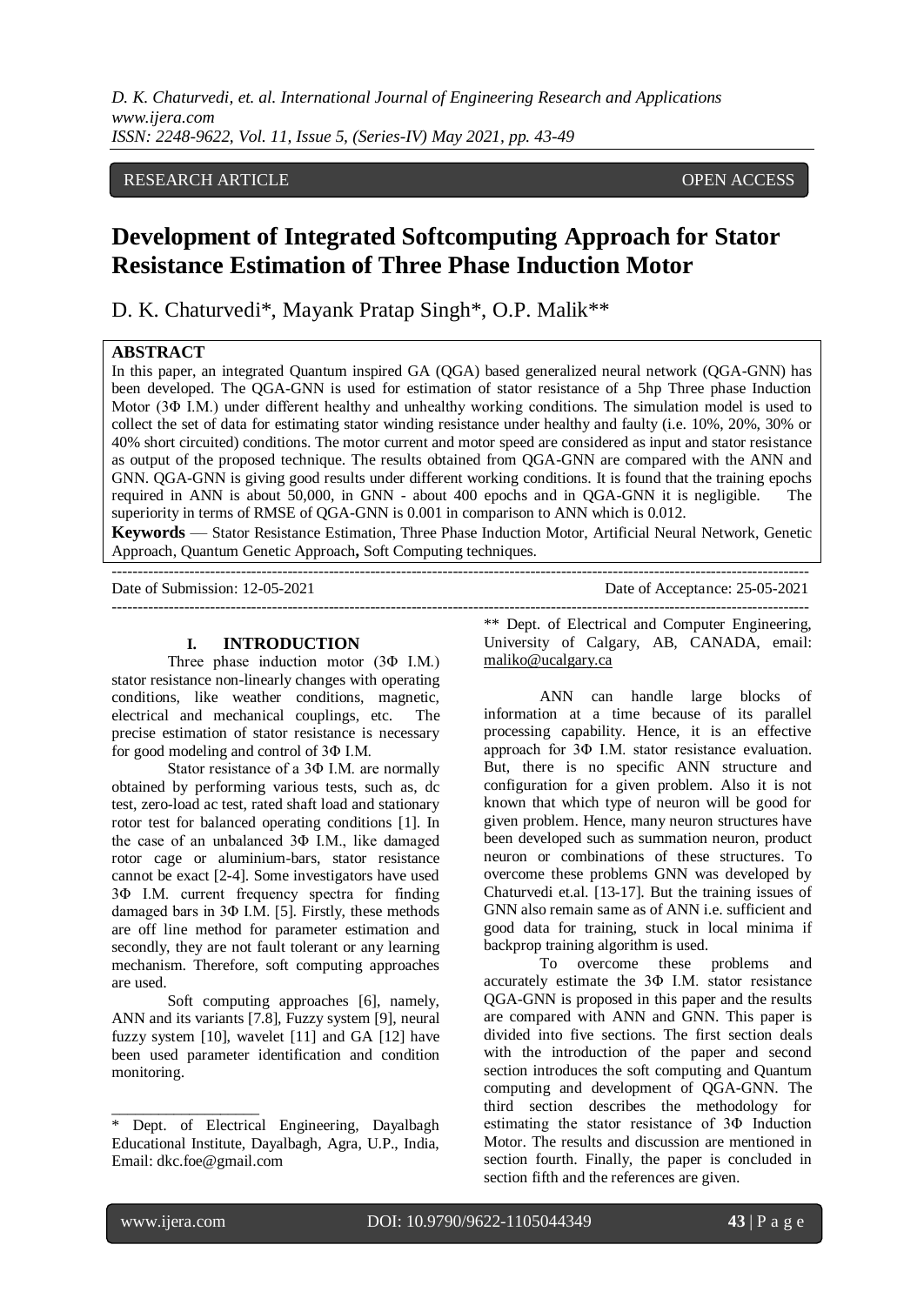### **II. DEVELOPMENT OF QGA-GNN**

# *A. GENERALIZED NEURAL NETWORK (GNN)*

It is known from experience that the simple ANN has a range of restrictions such as large training data, long training time, and possibly large network size. To overcome these problems, a GNN has been proposed with the help of compensatory functions at aggregation and doorstep function as activation for GNN as shown in Fig.1. The backpropagation-training algorithm is used. After Learning use the GNN for 3Φ I.M. stator resistance estimation.



#### **Fig.1 GNN Model**

### **Calculation of output of GNN [13-17]**

1. The output of the  $\Sigma_1$  part of the generalized neuron is

$$
O_z = \frac{1}{1 + e^{-\lambda s^* s - net}}
$$
  
(1)  
where  $s = net = \sum W_{z_i} X_i + X_{oz}$ 

2. The output of the  $\pi$  part of the generalized neuron is

$$
O_{\Pi} = e^{-\lambda p^* p i} - net
$$
  
(2)

where  $pi_{i}$  *net* =  $\prod_{i}$   $W_{\Pi i} X_i * X_{\Pi}$ 

3. The output of the generalized neuron can be written as

$$
O_{p k} = O_{\Pi} * (1 - W) + O_{\Sigma} * W
$$

*(3)* 

The RMSE is determined by GNN output (estimated stator resistance compared with actual staotr resistance) and used for weight optimization of GNN.

### *B. GENETIC APPROACH (GA)*

The Newton-Raphson depends mainly on starting values. If the starting values are Optimization approach is often used for stator resistance optimization, but its performance not good, optimization may take a long time or it may not converge at all. Also it needs error derivative for optimization as used in backprop. These hurdles motivated the researchers to devise a method which does not require derivative. The solution does not depend or is less dependent on the starting values. The genetic approach is such a stochastic method [18].

The objective function given in equation (4) is used by GA to optimize the weights of GNN.

$$
F = 1/(1 + RMSE) \tag{4}
$$

GA is a stochastic approach to find tuned solution. The only problem of GA is its slowness because it is an iterative process. To speed up GA the concepts of Quantum computing is used.

### *C. QUANTUM COMPUTING*

The advancement in modern science offers improved computing from conventional to quantum with better calculation time, labour, and memory requirements, needed for non-polynomial hard problems. Several real time problems can be solved by genetic approach, but not with good efficiency. Hence, the present work concentrates on Quantum Genetic Approach (QGA). QGA adapts ideas of Quantum bits (Q-bits) and its superposition. The usefulness and worthiness of QGA is compared with  $G\Delta$ 

QGA contains groups of Q-bits. Q-bit is the fundamental construction block of Q-calculation [19-20]. The QGA population is modified by different operators and optimizes the results [21-24]. QGA is used in this work for stator resistance estimation of an induction motor.

### *Quantum GA (QGA)*

Quantum Computing (QC), proposed in the 1970s, depends upon Q-physics. The working of QC is based on Q-bits, or [qubits.](http://www.webopedia.com/TERM/Q/qubit.html) The QC is much faster than digital computing because it can do several operations in parallel. Q-bit sets the information as a series of Q-states such as 1 or 0, or between 1 and 0, or superposition.

QC utilizes [superposition](https://en.wikipedia.org/wiki/Quantum_superposition) and [entanglement](https://en.wikipedia.org/wiki/Quantum_entanglement) of Qbits. The QC can store exponentially more information than digital computer.

Consider a QC having *n*Q-bits (i.e. superposition of  $2<sup>n</sup>$ dissimilar states). QC modifies these Q-bits with [Q-logic gates.](https://en.wikipedia.org/wiki/Quantum_gate) The final result comes after converging Q-bits into any one of the  $2^n$  clean states.

The state of a 3-O-bit OC is an 8D vector (a, b, ... h), known as *[ket](https://en.wikipedia.org/wiki/Bra-ket_notation)*, which has complex coefficients and satisfies the condition,

 $|a|^2 + |b|^2 + |c|^2 + |d|^2 + e^2 + |f|^2 + |g|^2$  $|h|^2 = 1$  (5) In QC, a 2-D Q-bit is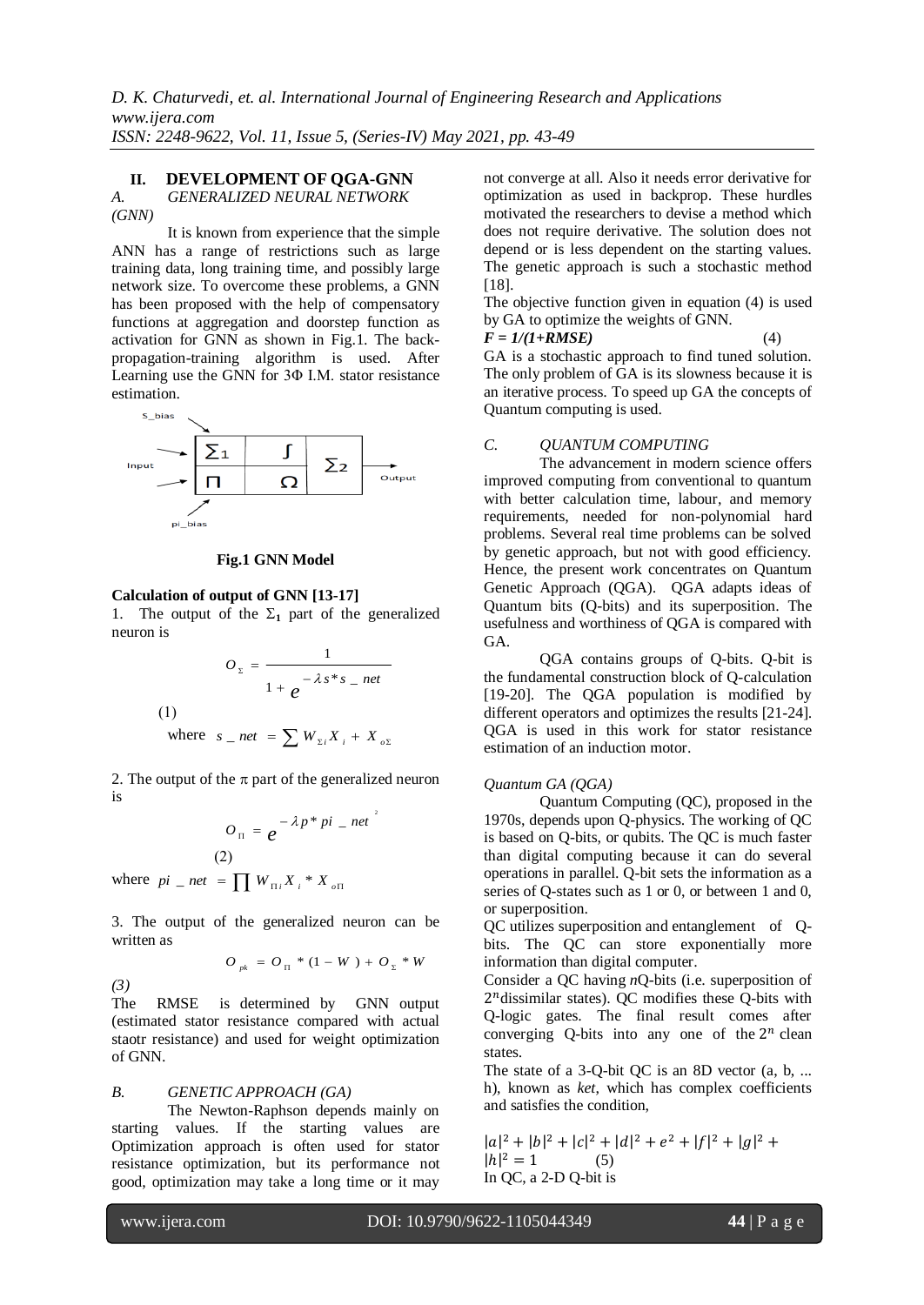$|0\rangle = (1,0)$  and  $|1\rangle = (0,1)$ 

# *D. QGA-GNN APPROACH (QGA-GNN)*

The schematic diagram of QGA-GNN is shown in Fig. 2, in which QGA is used for training. The advantage of QGA as training algorithm is that it a stochastic learning algorithm and hence there is no need to calculate the error gradient (or derivative of error) as in the case of standard back propagation or its variants.



**Fig. 2 Schematic diagram of QGA-GNN**

In the following section the above mentioned tools have been used for stator resistance estimation of 3Φ I.M. whose specifications are given in Table 1. After Learning use the QGA-GNN for machine stator resistance estimation.

# **III. QGA-GNN FOR ESTIMATING THE STATOR RESISTANCE OF 3Φ INDUCTION MOTOR**

This 3Φ I.M. has been used in the lab for generating real time data under different operating conditions for training the neural networks (ANN, GNN and QGA-GNN). The flowchart of methodology is given in Fig.3.



**Fig.3 Flow Chart of Methodology**

The QGA-GNN is trained for two inputs namely Stator Current  $(I_s)$  and Motor Speed  $(\omega_m)$  and output is Stator Resistance  $(R_s)$  under different operating conditions using the following steps.

### **Step 1 Data Collection**

Faults are created in 3Φ I.M. in computer simulation model for replicating the stator winding short circuited by 10%, 20%, 30% and 40%. The stator resistance has been calculated and substituted in the model to get motor data such as stator current motor speed for use as input of QGA-GNN. In training 70% data is used and rest 30% data is used for validation out of set of 500 data.

### **Step 2 Training of QGA-GNN**

QGA-GNN is trained for the data generated in Step 1 using QGA algorithm. The QGA-GNN training stator resistances are illustrated in Fig. 9.

### **Step 3 Performance Testing of QGA-GNN**

The trained QGA-GNN is tested for new input data under different operating conditions (healthy and unhealthy conditions). The Testing performance of ANN is shown in Figs. 10.

### **Step – 4 Comparison of QGA-GNN with other neural approachwes**

GNN with backprop learning algorithms and two different ANN structures with Levenburg as mentioned in Table – 2 and 4 are also trained with the same data with the learning parameters mentioned in Table - 4. The trained ANNs have been tested. The training results are shown in Figs. 4-5. The trained ANN s and GNN are used for testing and results are shown in Fig. 6 - 8.

**Table-1 Specifications of 3Φ I.M.**

| Number of poles            | 2,4,6,10,12      |
|----------------------------|------------------|
|                            | (By changing)    |
|                            | stator coil      |
|                            | connections)     |
| External dia of 30 I.M.    | 25.5 cm          |
| Stator                     |                  |
| Internal dia of 30 I.M.    | 12.18 cm         |
| Stator                     |                  |
| Gap between stator and     | 0.325cm          |
| rotor                      |                  |
| Length of Si-steel core    | 6.25 cm          |
| Dia of 3 $\Phi$ I.M. shaft | $3.4 \text{ cm}$ |
| Rotor slot length          | $1.33$ cm        |
| No. of stator slots        | 36               |
| No. of rotor slots         | 28               |
| specified voltage (line)   | 440 volts        |
| specified frequency        | 50 Hz            |
| specified power            | 3.75kW           |
| Skew                       | 0.425            |
|                            |                  |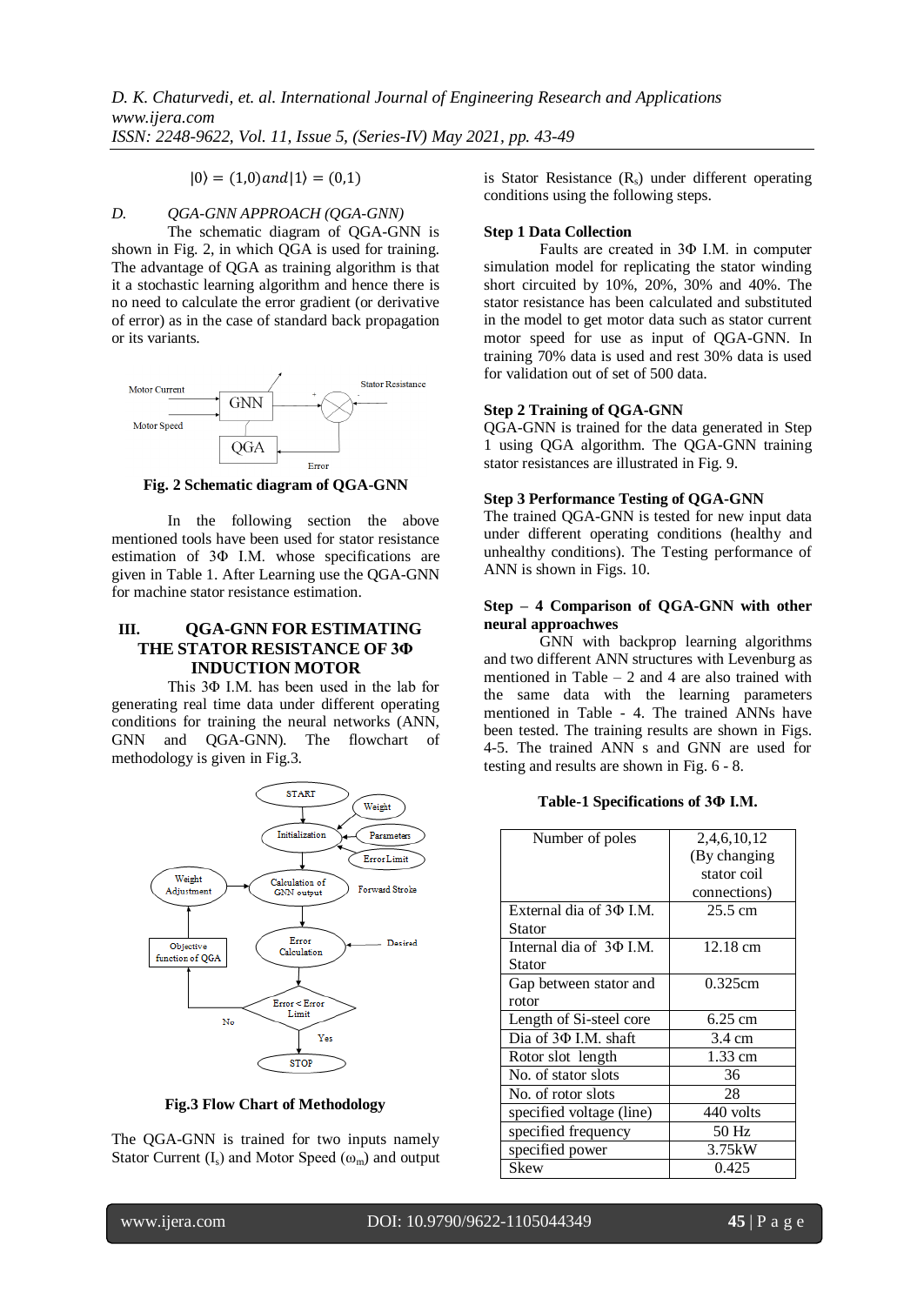*D. K. Chaturvedi, et. al. International Journal of Engineering Research and Applications www.ijera.com ISSN: 2248-9622, Vol. 11, Issue 5, (Series-IV) May 2021, pp. 43-49*

An ANN is used for stator resistance estimation of 3Φ I.M. The ANN structure is given in Table 2 and Learning Parameters are shown in Table 3.

| Table 2 ANN-1 Structure |  |  |
|-------------------------|--|--|
|-------------------------|--|--|

| <b>Layers</b>    | <b>Number</b>  | <b>Activation</b> |
|------------------|----------------|-------------------|
|                  | of             | functions         |
|                  | <b>Neurons</b> |                   |
| Input layer      |                |                   |
| Unseen Layer - 1 | 10             | tan-Sig           |
| Unseen Layer - 2 | 22             | tan-Sig           |
| Production Layer |                | pure linear       |

**Table – 3 ANN – 1 Learning Parameters**

| S.No. | Learning          | <b>Value</b> |
|-------|-------------------|--------------|
|       | <b>Parameters</b> |              |
|       | Number<br>of      | 50           |
|       | Epochs            |              |
| っ     | Momentum          | 0.001        |
|       | Factor            |              |
| 3     | Learning rate     | 1.0          |
|       | Error Goal        | 0.001        |











**Fig. 6 Results of ANN – 1 Stator Resistance Estimator under different operating conditions (2-10-22-1)**

The ANN structure is changed and tried for smaller size network as given in Table 4 with same learning parameters as used for ANN-1. The results are shown in Fig. 7 for stator resistance estimation when  $3\Phi$  I.M. is healthy, the winding(s) is (are) shorted by 10%, 20%, 30% and 40%.

| <b>Table 4 ANN -2 Structure</b> |  |  |  |
|---------------------------------|--|--|--|
|                                 |  |  |  |

| <b>Layers</b>       | Number of<br><b>Neurons</b> | <b>Activation</b><br>functions |
|---------------------|-----------------------------|--------------------------------|
| Input layer         |                             |                                |
| unseen Layer -      | 6                           | tan-Sig                        |
| unseen Layer -      |                             | $log-Sig$                      |
| production<br>Laver |                             | Pure Linear                    |



**Fig. 7 Results of ANN -2 Stator resistance under different operating conditions using ANN structure (2-6-3-1)**

*Generalized Neural Network (GNN)* The training procedure for GNN is described below: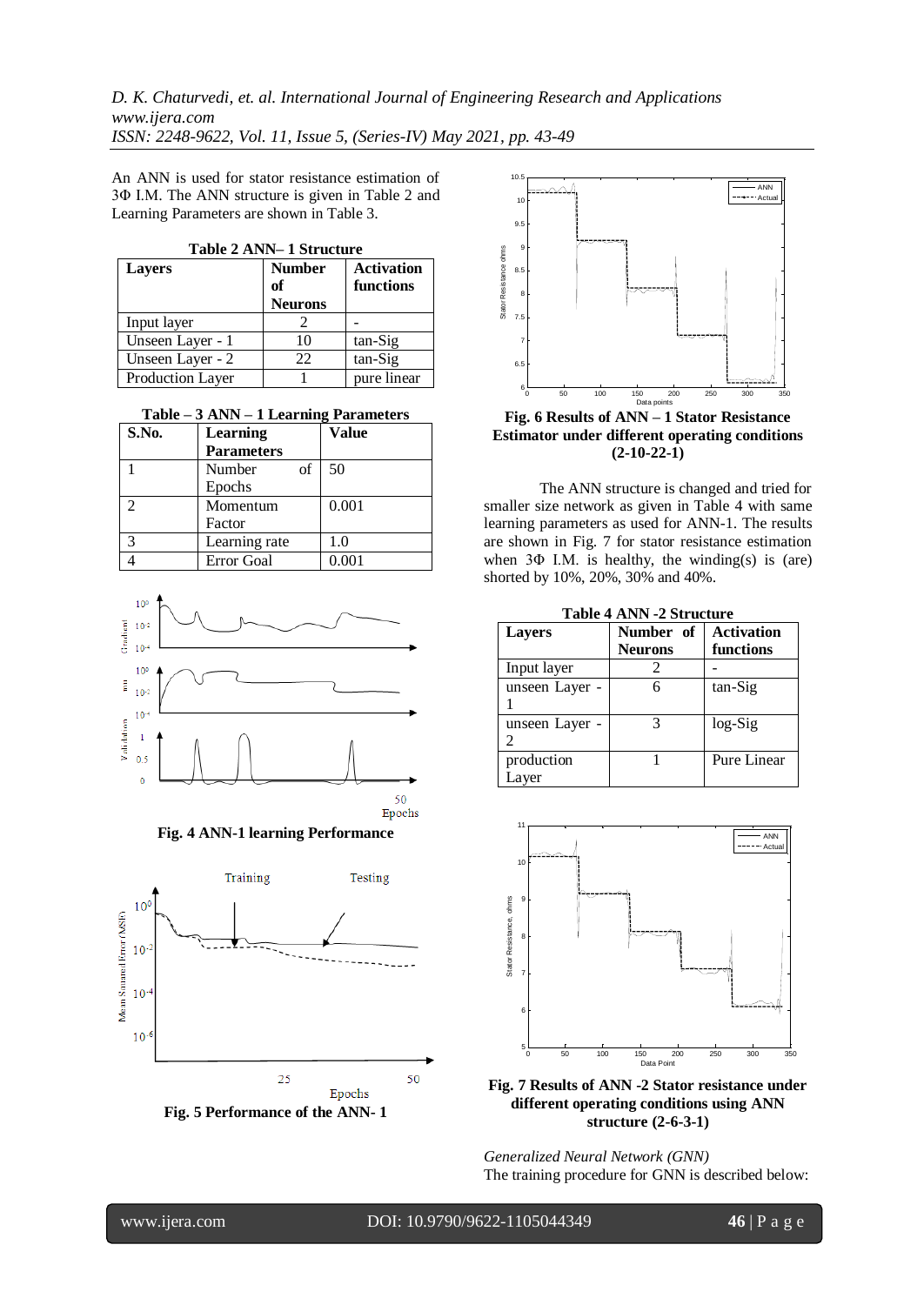*D. K. Chaturvedi, et. al. International Journal of Engineering Research and Applications www.ijera.com*

*ISSN: 2248-9622, Vol. 11, Issue 5, (Series-IV) May 2021, pp. 43-49*

• Same input-output pattern as s\used in ANN-1 and ANN-2 is used to train GNN.

• Assign GNN weights in the range  $-0.5$  to  $+0.5$ randomly at start.

• Calculate GNN output and error, and then modify the GNN weights by a suitable training method (e.g. negative-gradient drop learning with online modifying learning parameters).

• Re-iterate the aforesaid steps for every inputoutput learning pattern until the error reaches less than a set value.

Once GNN has been trained, it may be used for testing.

The trained GNN is then used for 3Φ I.M. stator resistance estimation for same input as ANN and the results are shown in Fig. 8.



**Fig. 8 Results of GNN Stator Resistance Estimation under different operating conditions**

### *Quantum GA- GNN (QGA-GNN)*

The above described QGA-GNN is used in this section for stator resistance estimation of 3Φ I.M. The GNN is trained using QGA for 500 generations and the average and maximum fitness is plotted against generation as shown in Fig. 9. It is seen that the average fitness is continuously increasing. After this training, QGA-GNN is used for estimating the stator resistance under different operating conditions as shown in Fig.10.



**Fig.9 Training of QGA-GNN for stator resistance estimation of 3Φ I.M.**



**Fig. 10 Results of QGA-GNN Stator Resistance Estimation under different operating conditions**

# **IV. RESULTS AND DISCUSSIONS**

Trained QGA-GNN is used to estimate the stator resistance of a 3Φ I.M. Also two different ANN structures such as (4-6-3-1) and (4-10-22-1) are trained and used for estimating the IM stator resistance and found that no significant improvement takes place by increasing the size of the network, although the training time is drastically increased. To overcome this problem GNN with standard back-propagation training algorithm is used and it is noted that the RMS error is reduced significantly as shown in Table 5. These results provided motivation to work in stator resistance estimation using GNN and, therefore, QGA-GNN is developed. QGA, a stochastic learning algorithm, tries to reach to global optimal results. The results obtained by QGA-GNN are even better than GNN as shown in Table 6. It also portrays that single GNN is giving good results as compared to both ANN-1 and ANN-2. The training of GNN is further improved by QGA.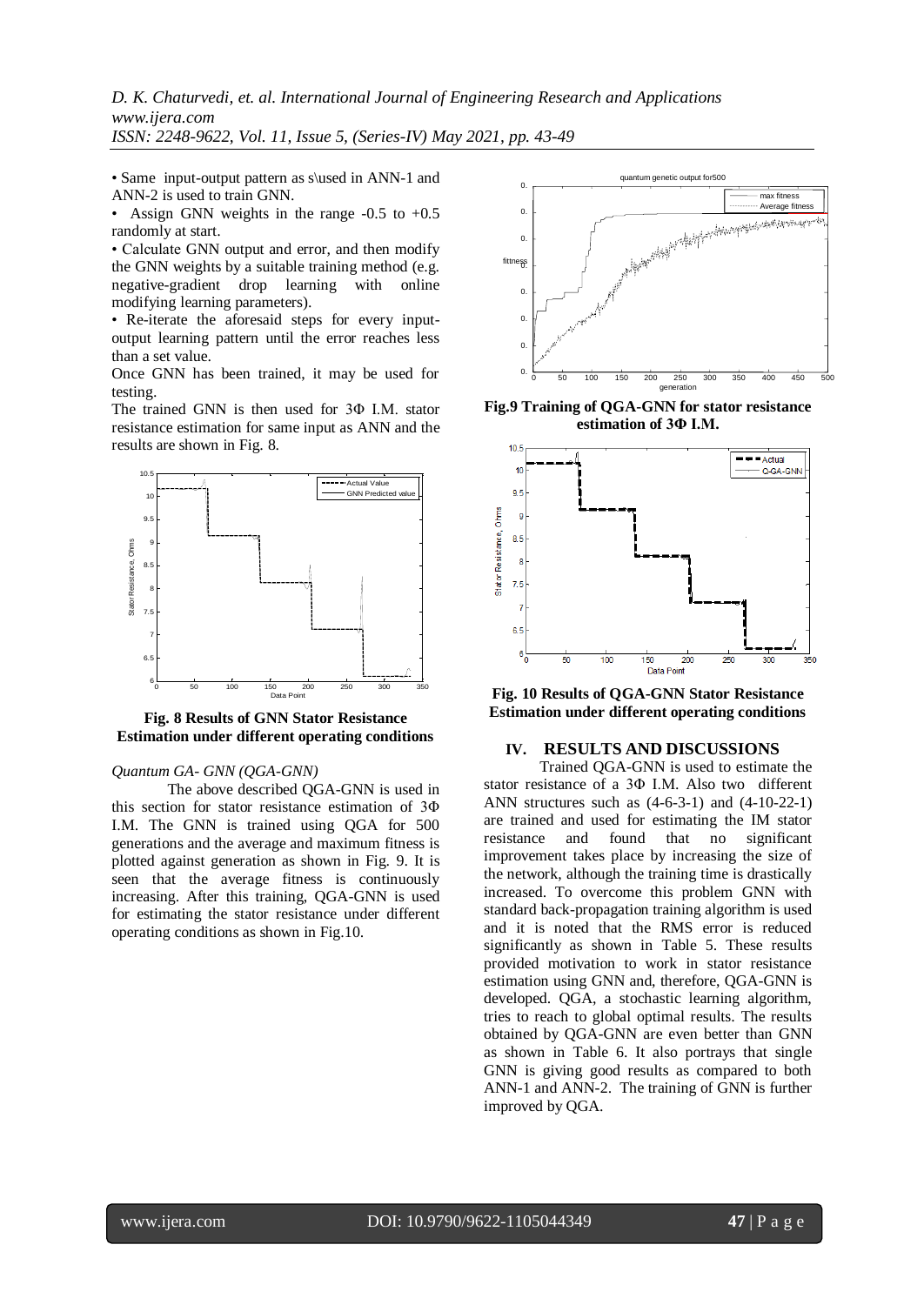*D. K. Chaturvedi, et. al. International Journal of Engineering Research and Applications www.ijera.com ISSN: 2248-9622, Vol. 11, Issue 5, (Series-IV) May 2021, pp. 43-49*

| SI<br>${\bf N}$<br>0. | <b>Propo</b><br>sed<br><b>Techn</b><br>iques | No.<br>of<br><b>Neu</b><br>rons | N <sub>0</sub><br>. of<br>Int<br>er- | Trai<br>ning<br>Epo<br>chs | $\frac{0}{0}$<br>М<br>ax<br>Er | $\frac{0}{0}$<br>Mi<br>n<br>Er | $\bf R$<br>M<br>S<br>Er |
|-----------------------|----------------------------------------------|---------------------------------|--------------------------------------|----------------------------|--------------------------------|--------------------------------|-------------------------|
|                       |                                              |                                 | Co                                   | requ                       | ror                            | ror                            | ror                     |
|                       |                                              |                                 | n.                                   | ired                       |                                |                                |                         |
| 1                     | <b>ANN</b>                                   | 12                              | 33                                   | 5020                       | 36.                            | 2.3                            | 0.0                     |
|                       | $-2(2-$                                      |                                 |                                      | 4                          | 7                              | 5                              | 12                      |
|                       | $6-3-1)$                                     |                                 |                                      |                            |                                |                                |                         |
| 2                     | $ANN -$                                      | 35                              | 26                                   | 3351                       | 33.                            | 2.0                            | 0.0                     |
|                       | $1(2-$                                       |                                 | $\overline{c}$                       | 4                          | 3                              | 1                              | 10                      |
|                       | $10-22-$                                     |                                 |                                      |                            |                                |                                |                         |
|                       | 1)                                           |                                 |                                      |                            |                                |                                |                         |
| 3                     | <b>GNN</b>                                   | 1                               | 6                                    | 491                        | 17.                            | 1.1                            | 0.0                     |
|                       |                                              |                                 |                                      |                            | 1                              | 1                              | 04                      |
| $\overline{4}$        | QGA-                                         | 1                               | 6                                    |                            | 3.1                            | 0.5                            | 0.0                     |
|                       | <b>GNN</b>                                   |                                 |                                      |                            | 3                              | 4                              | 01                      |

|  | Table 5 Comparison of different techniques |  |  |
|--|--------------------------------------------|--|--|
|--|--------------------------------------------|--|--|

#### **Table 6 Comparison of stator resistance estimation using different techniques**

| communion abing unior one recumiques |                 |            |            |            |            |
|--------------------------------------|-----------------|------------|------------|------------|------------|
| 3 $\Phi$ I.M. Stator                 | Experimental    | $ANN-2$    | $ANN-1$    | <b>GNN</b> | QGA-GNN    |
| Resistance                           | $Value(\Omega)$ | $(\Omega)$ | $(\Omega)$ | $(\Omega)$ | $(\Omega)$ |
|                                      |                 |            |            |            |            |
| Healthy                              | 10.20           | 10.3237    | 10.3010    | 10.2387    | 10.2103    |
| 10% shorted                          | 9.18            | 9.2930     | 9.2675     | 9.2189     | 9.1891     |
|                                      |                 |            |            |            |            |
| 20% shorted                          | 8 1 6           | 8.2578     | 8.230      | 8.1780     | 8.1742     |
|                                      |                 |            |            |            |            |
| 30% shorted                          | 7.14            | 7.2330     | 7.2069     | 7.1724     | 7.1490     |
|                                      |                 |            |            |            |            |
| 40% shorted                          | 6.12            | 6.1910     | 6.1834     | 6.1479     | 6.1320     |
|                                      |                 |            |            |            |            |

# **V. CONCLUSIONS**

In this paper, QGA-GNN is proposed for estimation of stator resistance of 3Φ I.M. after proper training using QGA. To train these proposed techniques, the data is generated from a mathematical model under different operating conditions such as the stator winding is healthy, or 10%, 20%, 30% or 40% short circuited under full load condition. After training, all these proposed techniques are used for stator resistance estimation for different inputs and results are compared. The stator resistance of healthy IM is 10.2 ohms, QGA-GNN is giving 10.2103 ohm and ANN -1 prediction is 10.30 ohm. It is found that QGA-GNN gives best results among all other approaches as shown in Fig. 10 and Table 6. Data clustering can be done in future work to improve the data.

### **REFERENCES**

[1]. Faiz J., Ebrahimi B.M., (2008), "A new pattern for detecting broken rotor bars in induction motors during start-up", IEEE Transactions on Magnetics, 44, No. 12, pp. 4673-4683

- [2]. Sizov G.Y., Sayed-Ahmed A., Yeh C.C., Demerdash N.A.O., (2009), "Analysis and diagnostics of adjacent and nonadjacent broken rotor-bar faults in squirrel-cage induction machines", IEEE Transactions on Industrial Electronics, 56 (2009), No. 11, pp.
- [3]. Venkadesan A., Sedhuraman K., (2015), Stator Resistance Estimation Utilizing Real and Reactive Power for Direct Torque Controlled Induction Motor Drives, International Journal of Advanced Research in Electrical, Electronics and Instrumentation Engineering Vol. 4, Issue 6.
- [4]. Tak R., Kumar S. Y., Rajpurohit B. S., (2017), Estimation of Rotor and Stator Resistance for Induction Motor Drives using Second order of Sliding Mode Controller, Journal of Engineering Science and Technology Review.
- [5]. FišerRastko, Lavrič Henrik , (2008), "On-line Detection and Diagnostics of Induction Motor Rotor Faults Using Spectral Analyses of Stator Current", 5th International Symposium Topical Problems in the Field of Electrical and Power Engineering Doctoral School of Energy and Geotechnology, Kuressaare, Estonia.
- [6]. Chaturvedi D. K., "Soft Computing and Its Application in Electrical Engineering", Springer – Verlag, Germany, 2008.<br>Balara D. and Timko J.,
- [7]. Balara D. and Timko J., (2000), "Identification of induction motor parameters with use of neural networks taking into account main flux saturation effect", Proc. 9th Int. Conf. EPE-PEMC. Ko¢ sice, Slovak Republic, pp. 6.17–6.23.
- [8]. Chaturvedi, D. K.; Singh, Mayank Pratap (2019), Online Equivalent Circuit Parameter Estimation of Three-Phase Induction Motor Using ANN, Journal of The Institution of Engineers (India): Series B, Feb 2019, pp. 1- 5, DOI: 10.1007/s40031-019-00387-y
- [9]. 9. Reza, C.M.F.S., Islam, Didarul, Mekhilef, Saad, (2014), "Stator resistance estimation scheme using fuzzy logic system for direct torque controlled induction motor drive", Journal of Intelligent & Fuzzy Systems, vol. 27, no. 4, pp. 1631- 1638.
- [10]. Chaturvedi D.K. & Malik O.P., (2008), Neuro-Fuzzy Power System Stabilizer, IEEE Trans. on Power Systems, Vol.23, No.3, Sept., pp. 887-894.
- [11]. Pons-Llinares J., Antonino-Daviu J. A., Riera-Guasp M., Pineda-Sanchez M., and Climente-Alarcon V., (2009), "Induction motor fault diagnosis based on Analytic

.